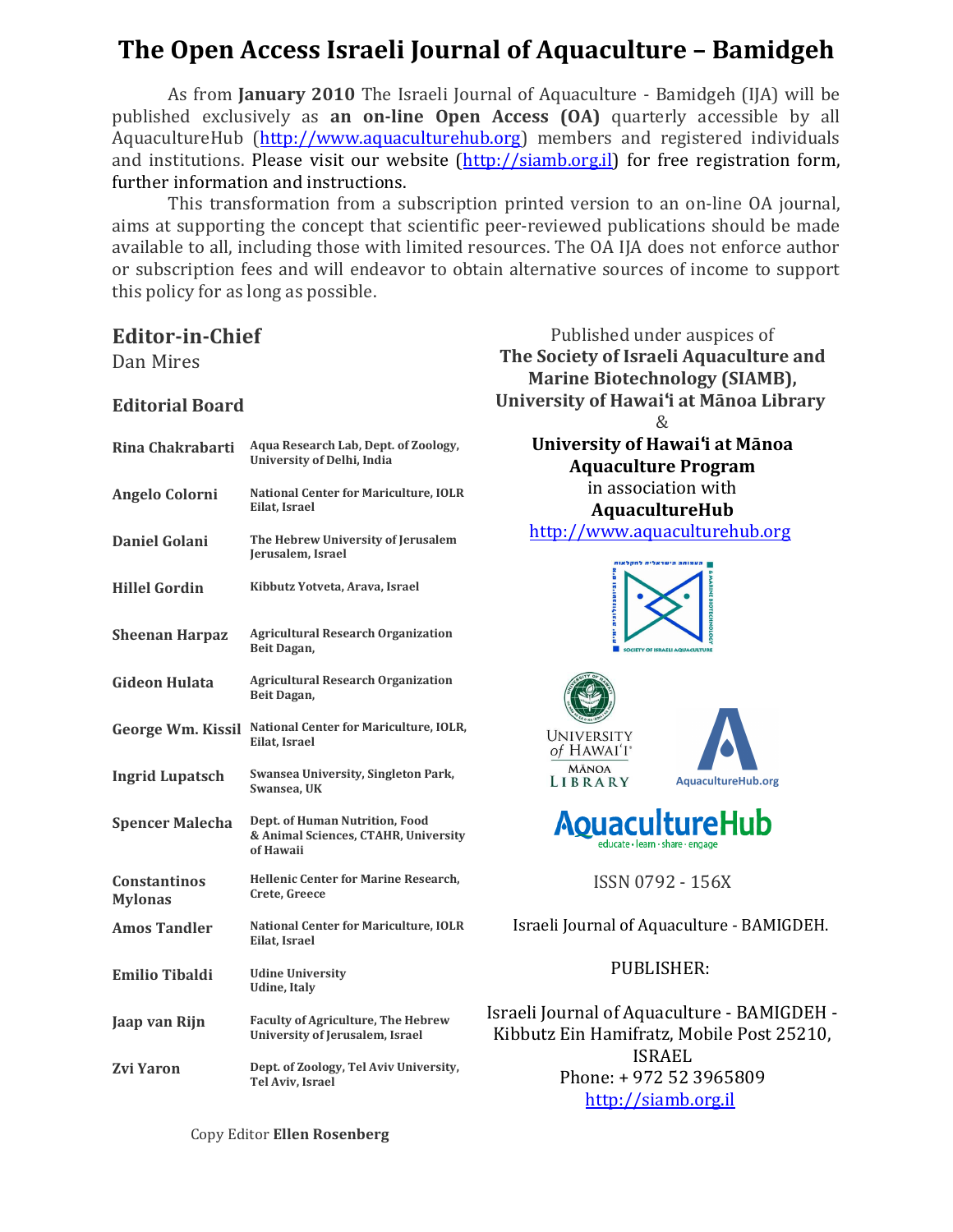

The *IJA* appears exclusively as a peer-reviewed on-line open-access journal at [http://www.siamb.org.il](http://www.siamb.org.il/). To read papers free of charge, please register online at [registration form.](https://ssl-atpay.com/atpay/ssl/site/order.asp?lan=en) Sale of *IJA* papers is strictly forbidden.



# **Nibbling Frequency of Carps in Periphyton-Based Aquaculture Systems with and without Supplemental Feed**

**Sunila Rai<sup>1</sup>\* and Yang Yi<sup>2</sup>**

*<sup>1</sup> Aquaculture and Aquatic Resources Management, School of Environment, Resources and Development, Asian Institute of Technology, P.O. Box 4, Klong Luang, Pathumthani, Thailand*

*<sup>2</sup> College of Aqua-Life Science and Technology, Shanghai Ocean University, Shanghai, China*

(Received 13.3.12, Accepted 20.5.12)

Key words: carps, bamboo stick, nibbling, supplemental feed, periphytonbased polyculture

### **Abstract**

The nibbling frequency of five carp species (rohu *Labeo rohita*, mrigal *Cirrhinus mrigala*, catla *Catla catla*, common carp *Cyprinus carpio*, silver carp *Hypophthalmichthys molitrix*) on bamboo lateral sticks (kanchi) colonized by periphyton was examined in fed and unfed systems. There were three treatments: (a) no carp and no supplemental feed (control), (b) carp without supplemental feeding (unfed treatment), and (c) carp with supplemental feeding (fed treatment). For 12 h (07:30-19:30) during six days, nibbling behavior was observed in real time via a digital video camera and recorded on a camcorder for later viewing. Rohu, catla, and common carp nibbled on the kanchi, while mrigal and silver carp did not. In rohu and catla, the nibbling frequency was significantly higher in the unfed treatment than in the fed treatment (*p*<0.05); supplemental feeding reduced nibbling frequency by 81% and 91%, respectively. Hence, in periphyton-based aquaculture systems, there is no need for a high density of substrates in ponds that receive supplemental feed. Alternatively, the amount of supplied feed can be reduced to force these species to consume more periphyton.

\* Corresponding author. Current address: P.O. Box 26032, Kathmandu, Nepal; cell phone: +977-985-1114098; e-mail: sunilarai10@gmail.com, sunilarai@yahoo.com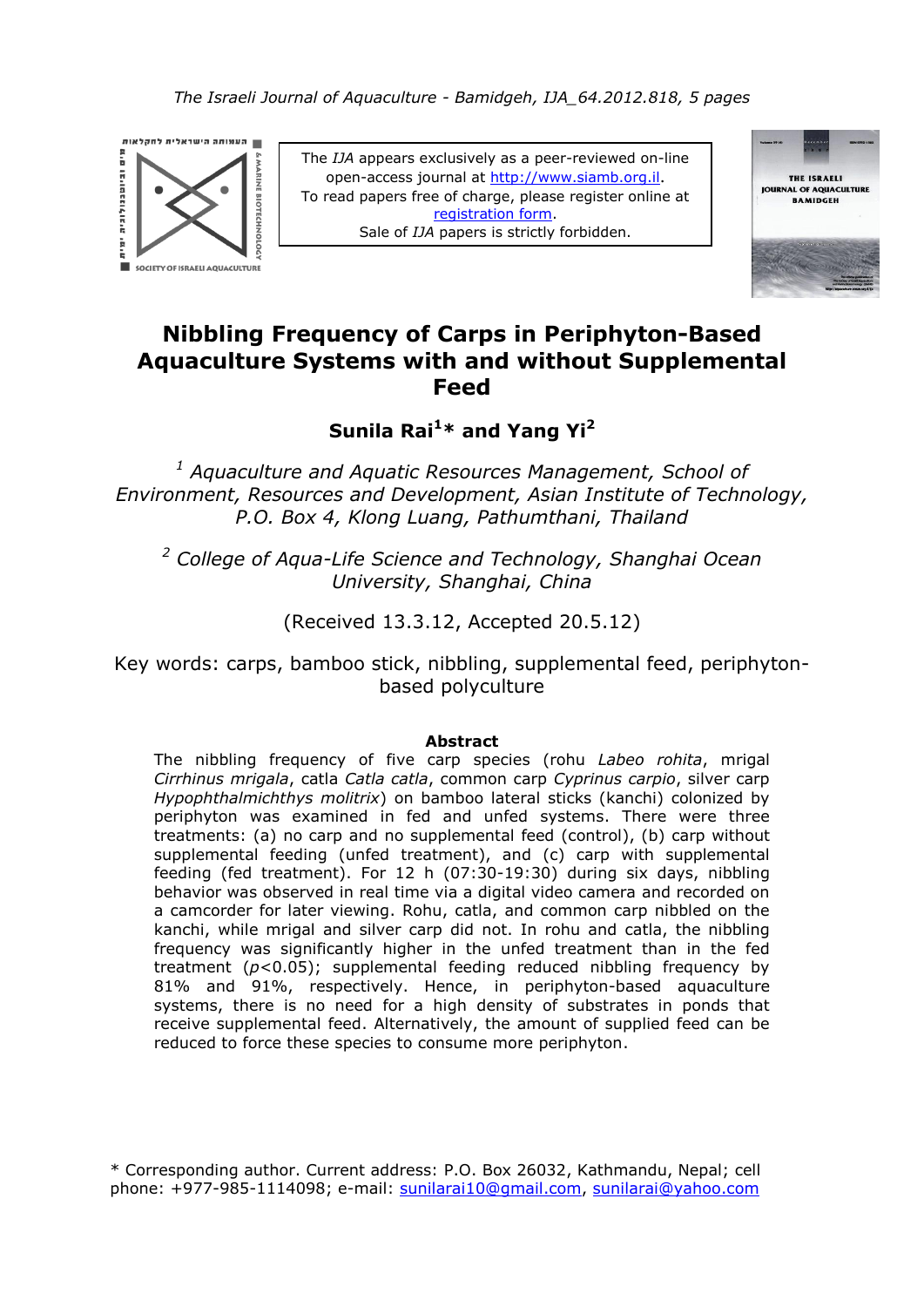### 2 *Rai and Yi*

#### **Introduction**

Few fish species are grown in periphyton-based aquaculture systems, and 80% of them are carps. Not all carp species are capable of using periphyton. Rohu (*Labeo rohita)*, kalbaush (*Labeo calbasu*), and gonia (*Labeo gonia*) graze on periphyton in aquaria (Rahmatullah et al., 2001). Other herbivore and omnivore species including hybrid tilapia (*Oreochromis niloticus* x *O. aureus*; Milstein et al., 2005, 2008) catla (*Catla catla*), common carp (*Cyprinus carpio*), and mrigal (*Cirrhinus mrigala*) do not directly feed on periphyton, but periphyton-based systems are suitable for them (Azim et al., 2002a).

Information on grazing by fish can be obtained by observation (number of bites during a defined time period) or measuring the difference in biomass on artificial substrates before and after grazing (Van Dam et al., 2002). Knowing the food preferences of carps will help to select species and prepare culture packages for periphyton-based aquaculture systems. In the present experiment, we determined the nibbling frequency of rohu, catla, mrigal, common carp, and silver carp (*Hypophthalmichthys molitrix*) on bamboo sticks with and without supplemental feeding.

#### **Materials and Methods**

The experiment was conducted in glass aquaria (1.21  $\times$  0.51  $\times$  0.52 m) from 27 August to 1 September 2007 in the laboratory of the Asian Institute of Technology, Thailand. The experiment included three treatments: (a) no fish and no supplemental feeding (control); (b) fish but no supplemental feeding (unfed treatment), and (c) fish with supplemental feeding (fed treatment). The experiment was carried out in a completely randomized block design with three time blocks (07:30-11:30, 11:30-15:30, 15:30-19:30) and three replicates.

Periphyton were allowed to grow on bamboo sticks for one month in a pond fertilized with urea and trisodium phosphate (TSP) at 28 kg N and 7 kg P/ha/week, respectively. Each day of the 6-day experiment, two aquaria were filled with pond water and tap water (1:16) to a depth of 45 cm. One aquarium was used for the control and the other for either the fed or the unfed treatment. Two bamboo sticks were collected from the periphyton-colonization pond on the same day and fixed in the aquaria, one in each aquarium.

The fed or unfed aquaria were stocked with five fish from each carp species: rohu  $(20.1 \pm 0.6 \text{ q})$ , catla  $(22.2 \pm 2.3 \text{ q})$ , mrigal  $(14.2 \pm 0.7 \text{ q})$ , common carp  $(22.2 \pm 1.3 \text{ q})$ , and silver carp  $(16.9\pm1.1 \text{ q})$ . Prior to the experiment, the fish were graded, fasted for 48 h, and acclimatized in the aquaria for one day. In the fed treatment, fish were given ground feed (25% crude protein) at 09:00 and 16:00 at 5% of their body weight per day.

Nibbling on the bamboo sticks was observed for 12 h (07:30-19:30). A digital video camera (D-Link Corporation, Taiwan) connected to a monitor was placed on one side of the aquarium. The monitor was placed in another room, far from the digital camera and aquarium, to make sure that the presence of the observer did not influence the behavior of the fish. The number of bites was recorded by the observer as they occurred. Simultaneously, a camcorder (JVC Everio GZMG130) was placed in front of the aquarium, at a right angle to the digital camera, so that the front, back, and sides of the aquarium could be viewed. Fish nibbling recorded by the camcorder was viewed later, after the experiment.

Periphyton samples were collected every night after the experiment from the water surface (0-15 cm), middle (15-30 cm), and bottom (30-45 cm) of the aquaria and placed on aluminum foil. Periphyton biomass was analyzed following Azim et al. (2002a) and consumed periphyton was estimated by subtracting the biomass on the bamboo stick in the fed or unfed treatment from the biomass on the bamboo stick in the control.

Nibbling data were analyzed by two-way analysis of variance (ANOVA) followed by Student's *t* test with treatment (fed or unfed) and time (morning, afternoon, evening) as factors, using SPSS (version 12.0) statistical software (SPSS, Chicago, IL, USA). Periphyton biomass data were analyzed by Student's *t* test. Differences were considered significant at a level of 0.05.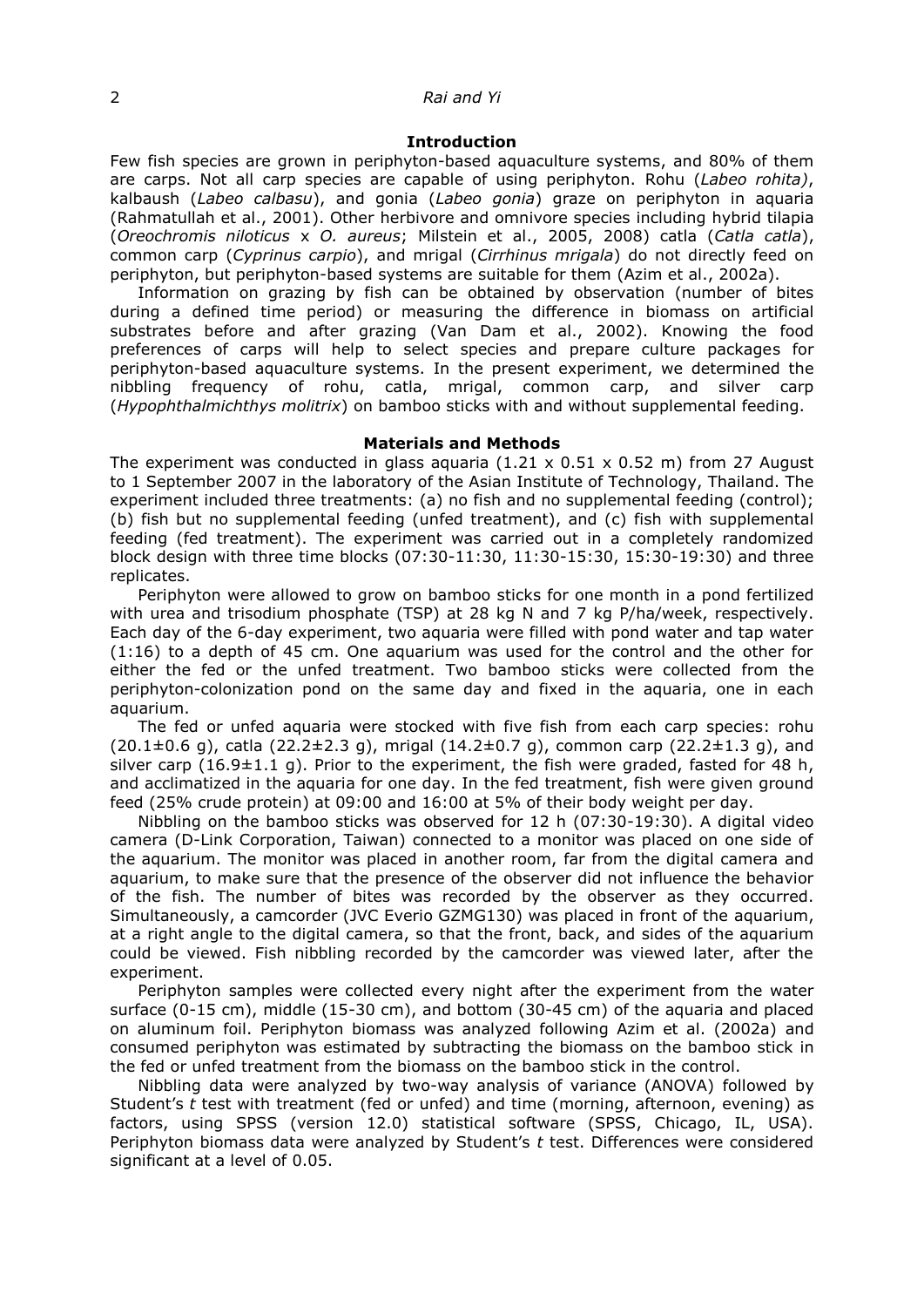#### **Results**

Only rohu, catla, and common carp were observed nibbling on the bamboo stick in both the fed and unfed treatments (Table 1). The mean nibbling frequency of rohu and catla was significantly higher in the unfed treatment than in the fed treatment. The nibbling frequency of rohu was significantly affected by time in the unfed treatment, with a higher rate in the afternoon than in the morning or evening. The consumed periphyton biomass, in terms of dry matter and ash-free dry matter remaining on the bamboo sticks at night, was significantly higher in the unfed treatment than in the fed treatment (Table 2). In terms of ash content, there was no significant difference.

 Table 1. Nibbling frequency (no. bites) of carps on periphyton-colonized bamboo sticks during morning (07:30-11:30), afternoon (11:30-15:30), and evening (15:30-19:30) in aquaria that did or did not receive supplemental feed (fed and unfed treatments, respectively).

|               | <b>Species</b>               |                             |                                     |                             |        |     |                             |                             |             |  |
|---------------|------------------------------|-----------------------------|-------------------------------------|-----------------------------|--------|-----|-----------------------------|-----------------------------|-------------|--|
|               | Rohu                         |                             | Catla                               |                             | Mrigal |     | Common carp                 |                             | Silver carp |  |
|               | Unfed                        | Fed                         | Unfed                               | Fed                         | Unfed  | Fed | Unfed                       | Fed                         | Unfed Fed   |  |
| Morning       | 6.7 $\pm$ 0.9 <sup>ay</sup>  | $1.7 \pm 0.3^{bx}$          | $1.0\pm0.0$ <sup>ax</sup>           | $1.0 \pm 0.6$ <sup>ax</sup> |        | 0   | $0.7 \pm 0.7$ <sup>ax</sup> | $0.7 \pm 0.7$ <sup>ax</sup> | O           |  |
| Afternoon     | $18.3 \pm 1.7$ <sup>ax</sup> |                             | $2.7\pm0.7^{bx}$ 11.7 $\pm4.8^{ax}$ | 0 <sup>ax</sup>             |        | 0   | 5.0 $\pm$ 2.5 <sup>ax</sup> | 0 <sup>ax</sup>             | 0           |  |
| Evening       | $2.3 \pm 1.9$ <sup>ay</sup>  | $0.7 \pm 0.3$ <sup>ax</sup> | $0.7 \pm 0.7$ <sup>ax</sup>         | $0.3 \pm 0.3^{ax}$          | 0      |     | $0.3 \pm 0.3$ <sup>ax</sup> | 0 <sup>ax</sup>             | 0           |  |
| $Mean \pm SE$ | $9.1 \pm 4.3^a$              | $1.7 \pm 0.6^{\circ}$       | $4.4 \pm 4.0^a$                     | $0.4 \pm 0.4^b$             | U      | 0   | $2.0 \pm 1.8$ <sup>a</sup>  | $0.2 \pm 0.4^{\circ}$       | $\Omega$    |  |

Values with the same superscript do not significantly differ (*p*>0.05).

Notations a and b refer to horizontal comparisons between treatments; notations x and y refer to vertical comparisons between time periods; both within the same species.

 Table 2. Periphyton biomass (means±SE) consumed by carps in aquaria that did or did not receive supplemental feed (fed and unfed treatments, respectively).

|                             |                 | Unfed experiment |                              | Fed experiment |                                 |                   |  |
|-----------------------------|-----------------|------------------|------------------------------|----------------|---------------------------------|-------------------|--|
|                             | Control         | Unfed            | Consumed by                  | Control        | Fed                             | Consumed          |  |
|                             |                 | treatment        | fish                         |                | treatment                       | by fish           |  |
| Dry matter (mg/cm)          | $1.78 \pm 0.22$ | $1.34 \pm 0.19$  | $0.44 \pm 0.04$ <sup>a</sup> |                | $2.08 \pm 0.46$ 1.87 $\pm$ 0.48 | $0.22 \pm 0.04^b$ |  |
| Ash-free dry matter (mg/cm) | $1.57 \pm 0.22$ | $1.28 \pm 0.21$  | $0.29 \pm 0.05^{\circ}$      |                | $1.78 \pm 0.41$ $1.65 \pm 0.40$ | $0.13 \pm 0.01^b$ |  |
| Ash $(\% )$                 | $14.9 \pm 1.0$  | $13.6 \pm 1.4$   | $1.3 \pm 0.91$               | $16.3 \pm 2.1$ | $15.3 \pm 2.5$                  | $1.05 \pm 0.48$   |  |

### **Discussion**

Only rohu, catla, and common carp nibbled the bamboo stick. Nibbling frequency was highest in rohu, then in catla and in common carp. Rohu is a periphyton feeder (Wahab et al., 1999; Azim et al., 2002b); its subterminal transverse mouth and thick fringed lips might be advantageous for grazing on periphyton (Chakrabarty, 1998). Catla and common carp grazed on the periphyton, which consisted of an assemblage of algae and zooplankton that are part of the natural diet of these species (Azim et al., 2002b; Saikia and Das, 2009). In contrast, catla did not graze on periphyton growing on bamboo substrates in ponds (Azim et al., 2002a). However, the present experiment proves that catla are able to graze on periphyton, at least when there is no other available food. The difference in results might be explained by the fact that the findings of Azim et al. (2002a) were based on the ratio of nitrogen to carbon isotopes in the fish body, while results in our experiment were based on observation.

The mrigal and silver carp showed a negative preference for the periphyton by not grazing on the bamboo stick. They most likely fed on phytoplankton, as the aquaria contained 6% pond water. Silver carp do not consume feed in ponds, preferring phytoplankton (Cremer and Smitheran, 1980).

The supplied feed had a significant effect on the nibbling frequency of the rohu and catla, but not on that of the common carp. The mean nibbling frequencies of rohu and catla were higher in the unfed treatment than in the fed treatment, resulting in a significantly higher reduction of periphyton biomass in the unfed treatment. Supplemental feed reduced the nibbling frequency of rohu and catla by 81% and 91%,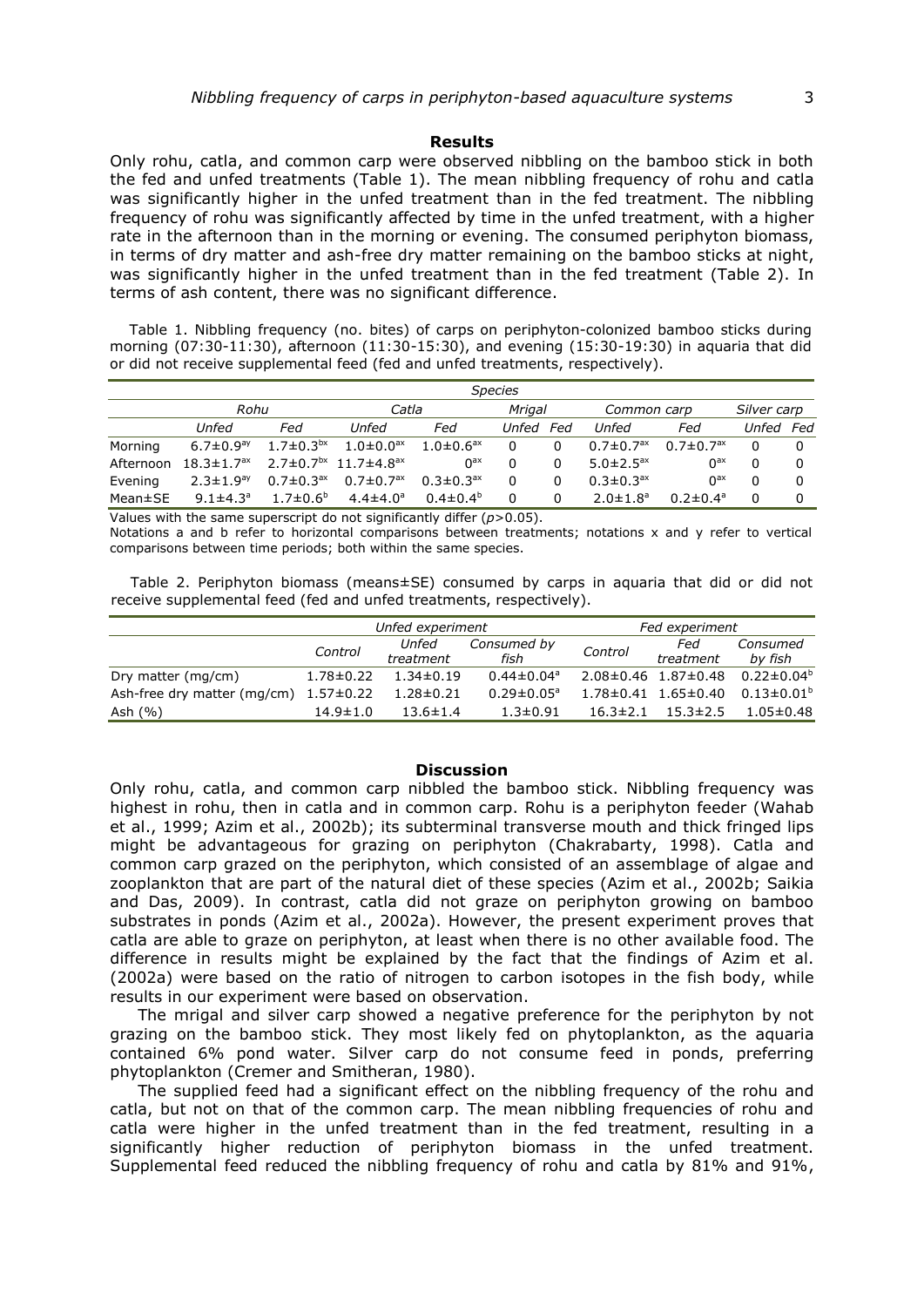### 4 *Rai and Yi*

respectively, showing that both species preferred the supplemental feed over periphyton. Since the fish were starved for 48 h prior to the experiment, the hungry fish seemed to have preferred the readily-available supplemental feed over the natural food. Therefore, there is no need to use high substrate density in periphyton-based aquaculture ponds that receive supplemental feed. Alternatively, the amount of supplied feed can be reduced, forcing these species to consume more periphyton.

In the unfed treatment, the nibbling frequency of rohu varied with time and was higher in the afternoon than in the morning and evening, similar to findings of Rahman (2006). The higher nibbling frequency of rohu in the afternoon can be attributed to the higher light intensity that enables fish to better detect food (Houlihan et al., 2002) or to the higher temperature that increases periphyton intake (Brett, 1979). In the fed treatment, rohu, catla, and common carp nibbled the bamboo stick independently of time, perhaps due to endogenous control: the feeding rhythm in fish depends on gastric emptying and feeding commences when the amount of food in the stomach falls below a certain threshold (Houlihan et al., 2002). When supplemental feed is supplied, the nibbling frequency of rohu, catla, and common carp might be regulated by gastric emptying rather than external cues**.**

Nibbling on the bamboo stick by rohu, catla, and common carp showed niche overlapping for periphyton. Although the catla nibbled periphyton less than the rohu, catla are needed in periphyton-based polyculture systems because they filter planktonic organisms, allowing more light to penetrate into the water column for periphyton growth (Azim et al., 2002b). Mrigal and silver carp did not utilize the periphyton at all but are necessary in appropriate combinations in periphyton-based aquaculture ponds to utilize detritus and plankton. Although no intense interspecific interactions were observed among the fish, the effects of such interactions on feeding behavior cannot be ignored.

This experiment was carried out for short time periods and should be complemented by further research during longer periods for more reliable results.

#### **Acknowledgements**

This research is a component of the Aquaculture Collaborative Research Support Program (ACRSP) supported by the US Agency for International Development Grant No. LAG-G-00-96-90015-00 and by contributions from the University of Michigan, the Asian Institute of Technology (AIT), and the Bangladesh Agricultural University (BAU) at Mymensingh. The authors wish to thank Dr. Ram Chandra Bhujel and Mr. Apiyut for their great help and coordination to carry out the experiment at AIT. The ACRSP accession number is 1340. The opinions expressed herein are those of the authors and do not reflect the views of the US Agency for International Development.

#### **References**

**Azim M.E., Verdegem M.C.J., Khatun H., Wahab M.A., Van Dam A.A. and M.C.M. Beveridge,** 2002a. A comparison of fertilization, feeding and three periphyton substrates for increasing fish production in freshwater pond aquaculture in Bangladesh. *Aquaculture*, 212:227-243.

**Azim M.E., Verdegem M.C.J., Rahman M.M., Wahab M.A., Van Dam A.A. and M.C.M. Beveridge,** 2002b. Evaluation of polyculture with Indian major carps in periphyton-based pond. *Aquaculture*, 213:131-149.

**Brett J.R.,** 1979. Environmental factors of growth. pp. 599-675. In: W.S. Hoar, D.J. Randall, J.R. Brett (eds.). *Fish Physiology*. Academic Press, New York.

**Chakrabarty N.M.,** 1998. *Biology, Culture and Production of Indian Major Carp – A Review*. Narendra Publ. House, Delhi, India. 186 pp.

**Cremer M.C. and R.O. Smitheran,** 1980. Food habits and growth of silver and bighead carp in cages and ponds. *Aquaculture*, 20:57-64.

**Houlihan D., Boujard T. and M. Jobling,** 2002. *Food Intake in Fish*. Blackwell Sci. Ltd., Oxford, UK. 418 pp.

**Milstein A., Joseph D., Peretz Y. and S. Harpaz**, 2005. Evaluation of organic tilapia culture in periphyton-based ponds. *Isr. J. [Aquacult. -](http://www.siamb.org.il/uploads/57_3_milstein_abs.pdf) Bamidgeh*, 57(3):143-155.